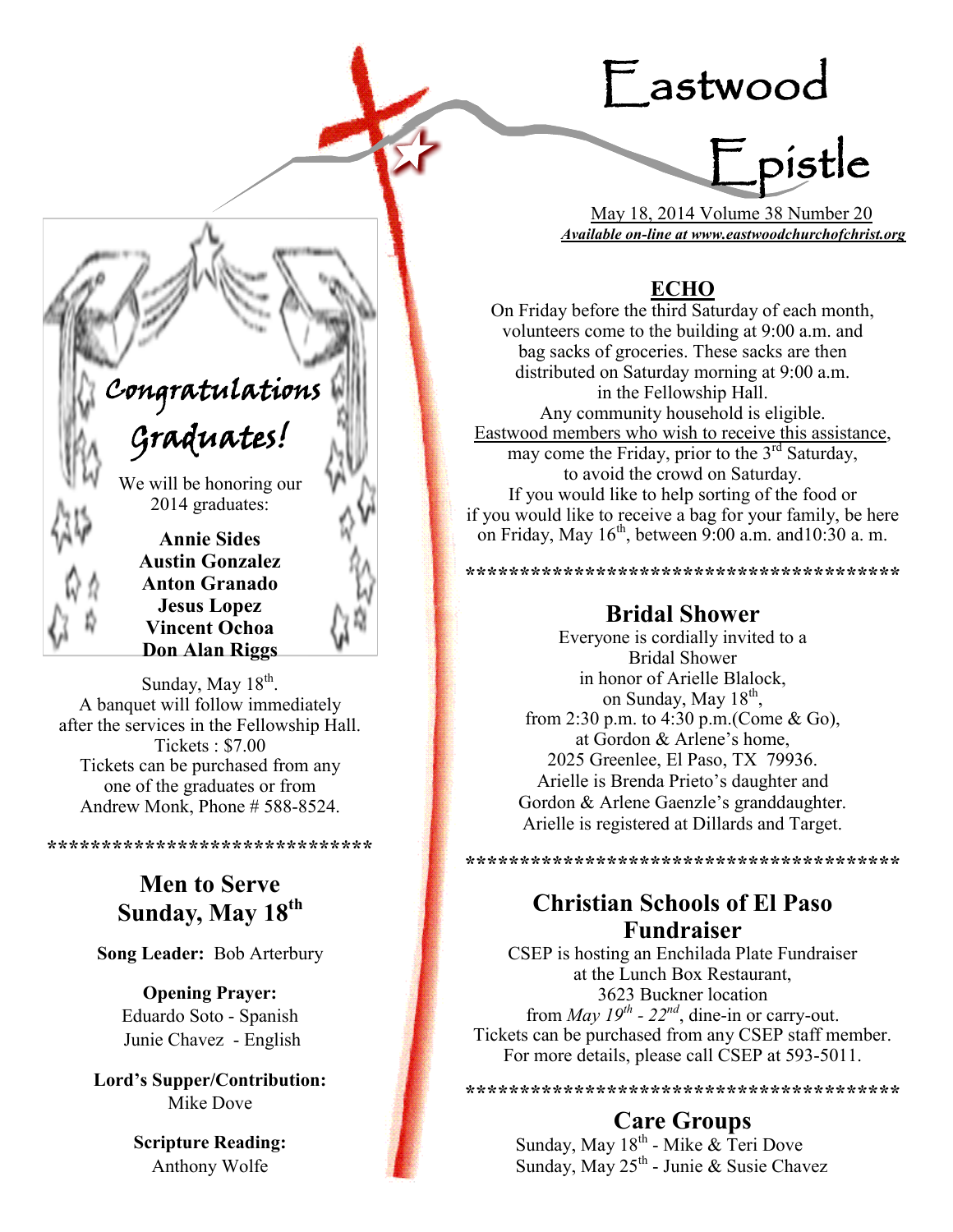*Together*

Have you ever been put on the proverbial spot, by someone who asked "what is your favorite verse of scripture? Your mind begins to spin like the little icon on the computer screen. It is turning but nothing is happening.

Do you give a verse that is often seen of TV at sporting events? What about a verse memorized as a child? Is this a time to try being profound or sounding wise? Was there a verse in last Sunday's sermon? I'm sorry what was the question?

Perhaps you don't have one verse but several. Or your favorite verse this week is different from the one last week. I do not think it is necessary to have a favorite verse. It is important to be in the Word and reading on a regular, make that, on a Daily basis. It is good to memorize.

Our Bible contains many verses and there is much value to be found for every area of life. As Disciples we may attempt to condense our faith to one verse, but the world is filled with false doctrine that must be confronted with many verses from scripture.

Jesus was asked "Teacher, which is the greatest commandment in the Law? " Jesus replied: "Love the Lord your God with all your heart and with all your soul and with all your mind." This is the first and greatest commandment. And the second is like it: "Love your neighbor as yourself." All the Law and the Prophets hang on these two commandments." NIV

His statements require knowing scripture, lots of scripture. Don't reduce your faith to a simple platitude that loses it power in your life.

*Charles M Clodfelter*

*Sunday Guests who registered - 13 Did you speak with them?*

**www.eastwoodchurchofchrist.org**

| <b>Schedule of Services</b> |                                                    |             |  |
|-----------------------------|----------------------------------------------------|-------------|--|
| Sunday                      | Tuesdav                                            | Wednesday   |  |
| Bible Class - 9:00 A.M.     | Ladies Bible Class                                 | Bible Study |  |
| Worship - 10:00 A.M.        | $10:00$ A.M.                                       | 7:00 P. M.  |  |
|                             | <b>Area TV Programs</b>                            |             |  |
|                             | Fridays: 7:00 P.M. Channel #38 (Cable Channel #16) |             |  |

Sundays: 5:00 A.M. Inspiration Channel (Channel #364 Direct TV)

# **Thank You**

Dear Eastwood.

I want to thank everyone for your prayers, to the Tuesday Ladies Bible Class, to Rose King and to Mary Strickland for their lovely cards. I want to especially thank the Elders, and the congregation, in your generosity and your benevolence, enabled in helping me have my air-conditioner repaired.

It has been difficult for me these past months. I am still struggling with health issues, my chest is congested and my doctor recommended, to see a lung specialist, however, other tests I have taken have returned very good. I love you all and I am so very, very grateful for the help. Continue to pray for me. Love, Virginia Fraire

#### \*\*\*\*\*\*\*\*\*\*\*\*\*\*\*\*\*\*\*\*\*\*

Dear Eastwood Family,

We want to thank everyone for their support and prayers for Fred Bunn, Greg's brother. He has been released from the hospital and is doing well. Thank you! Greg and Glenna Bunn

### **Church Picnic Potluck**

We will be having a Picnic Potluck on Saturday, May  $31<sup>st</sup>$ beginning at 12:00 noon, at Album Park, across from the church building. Everyone and their families are invited. Please bring your lawn chairs. For more details, please contact Chuy Alvarez at 915-727-1886.

## **Youth Teddy Bear Drive**

The Youth Group are having a Teddy Bear Drive for the El Paso Children's Hospital, El Paso, Texas. Our goal this year is to raise 300 Teddy Bears or stuff animals for the children. *All donations must be brand new, with the tag attached*. Please bring all donations to the church office. The last day to donate is Friday, May 30, 2014.

## **Youth Summer Camp**

We will be taking a van for ages 8-14 for session 4 (July 13-19) and for ages 13-28 for session 5 (July 20-26). Partial scholarships are available. For more details, contact Andrew at 588-8524.

#### **Sunday, May 18, 2014**

**Speaker** - Charles Clodfelter **Sermon Topic** - *Here To Eternity*  **Scripture** - Ephesians 3:20 - 21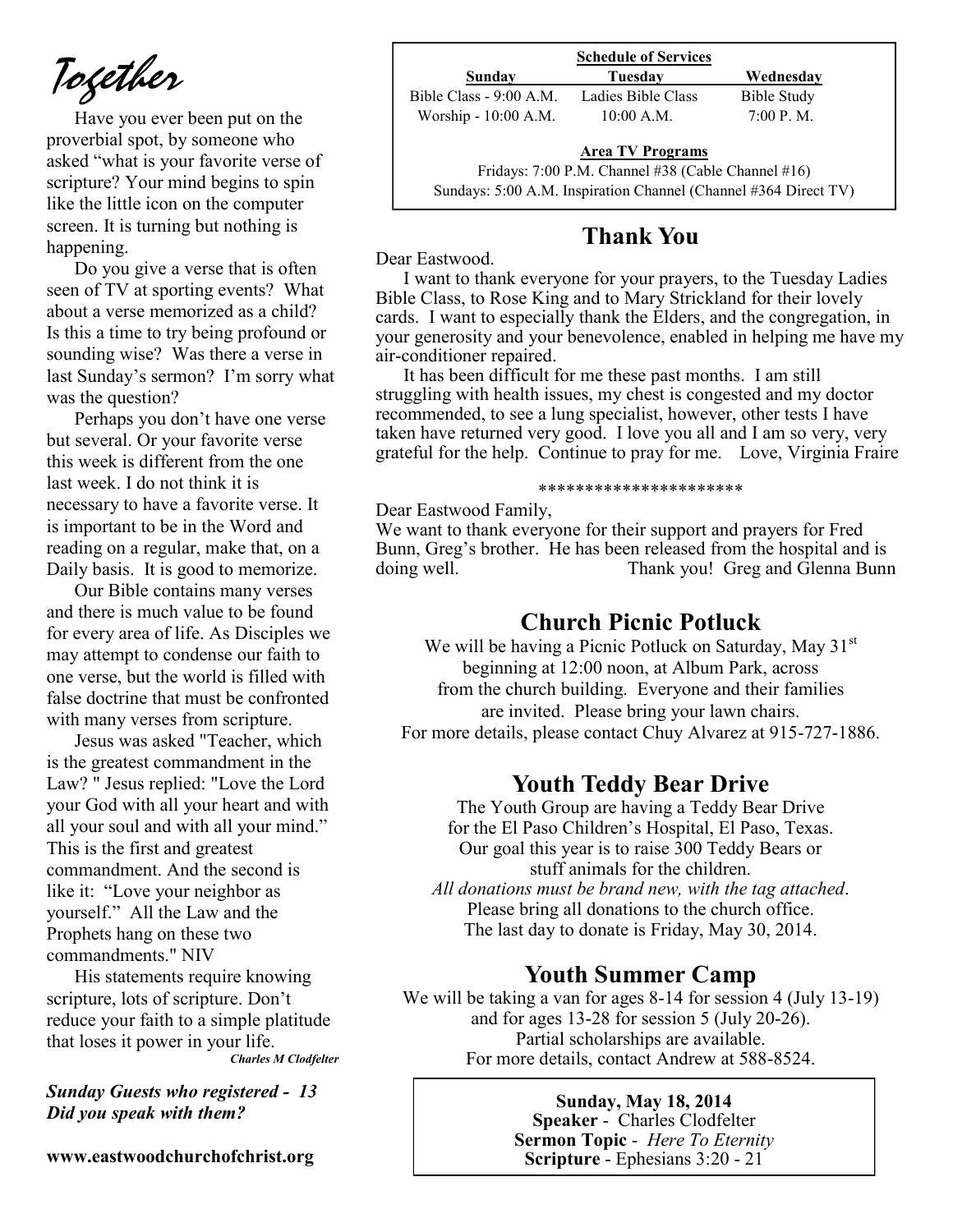

an we make a deal? Sunday was a wonderful day, and it seemed that mosholidays turn out to be great days. It seems that man conditions himself into the mood of the holiday. Saturday was Mother's Day in Mexico, and Sunday wa an we make a deal? Sunday was a wonderful day, and it seemed that most holidays turn out to be great days. It seems that man conditions himself into the mood of the holiday. Saturday was Mother's Day in Mexico, and of flowers, candy, cards, etc. Just observing and listening, we really were very respectful to mothers in general, with a lot of kind words, no doubt, you deserve

them all and much more! But here's the deal, can we continue with the same attitude we get during the holidays. (No matter what holiday). Continue for the rest of the year or even make it a way of LIFE. In our being able to change for that one day, says that we have the ability to change for the rest of our life. If we want to. Now, I'm not just saying this because Father's Day is approaching, but I just think our little world would be so much better if we acted the way we act on holidays, don't you think? So, let's make that deal. Now lets do it! Paul  $\mathcal{L}_\mathcal{L} = \{ \mathcal{L}_\mathcal{L} = \{ \mathcal{L}_\mathcal{L} = \{ \mathcal{L}_\mathcal{L} = \{ \mathcal{L}_\mathcal{L} = \{ \mathcal{L}_\mathcal{L} = \{ \mathcal{L}_\mathcal{L} = \{ \mathcal{L}_\mathcal{L} = \{ \mathcal{L}_\mathcal{L} = \{ \mathcal{L}_\mathcal{L} = \{ \mathcal{L}_\mathcal{L} = \{ \mathcal{L}_\mathcal{L} = \{ \mathcal{L}_\mathcal{L} = \{ \mathcal{L}_\mathcal{L} = \{ \mathcal{L}_\mathcal{$ 



 **Food Pantry Needs** Jelly Macaroni & Cheese Tomato Sauce

# Happy Birthday!

- May 18 Jordan Shepherd
- May 20 Christine Hooper
- May 20 Reinelia Triana
- May 22 Aurelia McGil
- May 23 Carla Mariscal
- May 24 Elena Torres May 24 - Stephen Masters





# Happy Anniversary!

May 21 - Abel & Sharlette Hernandez May 21 - Dennis & Diana Williams

 **Nursery Sunday, May 18, 2014**   *for children 2 years of age and under*  Virginia Najera and Amy Brown



# **Children's Home of Lubbock "Big Heart Campaign"**

is requesting boys' pajamas, sizes 4-12. Every pajama donated helps their children! The pajamas can be placed in the box labeled "Children's Home of Lubbock" in the foyer. They will be collected by Thursday, May  $22<sup>nd</sup>$ . Monetary donations acceptable.

For more details, please visit Websites:



**Sunday Morning Bible Classes - 9:00 a.m.** Adult Bible Lessons - Various Topics - Auditorium

#### North Hall

Adult Bible Class - Colossians - Room # 61-63 Adults - Book of Revelation - Room # 67-69 Bilingual Class - Book of Romans - Room # 70-72 Youth (Grades  $7^{th}$  -  $12^{th}$ ) - Room # 60-62

#### South Hall

Cradle Roll - Nursery Room 2's & 3's - Room # 44 Pre-Kinder - Room # 53  $1<sup>st</sup> - 3<sup>rd</sup>$  Grades - Room # 47  $4^{\text{th}}$  -  $6^{\text{th}}$  Grades - Room # 49

#### **Mondays - 7:00 p.m.**

Study of Acts (Spanish Only) - Room # 67-69 Hispanic Ladies Bible Class (Spanish Only) - Room # 66

#### **Tuesdays**

Ladies Bible Class - 9:30 a.m. - 11:30 a.m. Will be off for the Summer, to resume September 2014.

Study of Acts (Spanish Only)- 10:00 a.m-Room # 67-69

Story of God - 7:00 p.m. - Room # 70-72

### **Wednesday Night Bible Classes - 7:00 p.m.**

#### North Hall

Adult Classes - Gospel of Matthew - Room # 70-72 Bilingual Class - Study of Acts - Room # 67-69 Wednesday Ladies Bible Class - Room # 61-63 Hispanic Ladies Bible Class (Spanish Only) - Room # 66 Youth (Grades  $7<sup>th</sup> - 12<sup>th</sup>$ ) - Room # 60-62

#### South Hall

Cradle Roll - Nursery Room 2's - Kinder - Room # 51  $1<sup>st</sup> - 3<sup>rd</sup>$  Grades - Room # 41 4<sup>th</sup> - 6<sup>th</sup> Grades - Breeze Way classroom

#### **Fridays - 10:00 a.m.**

Study of Acts (Spanish Only) - Room # 67-69